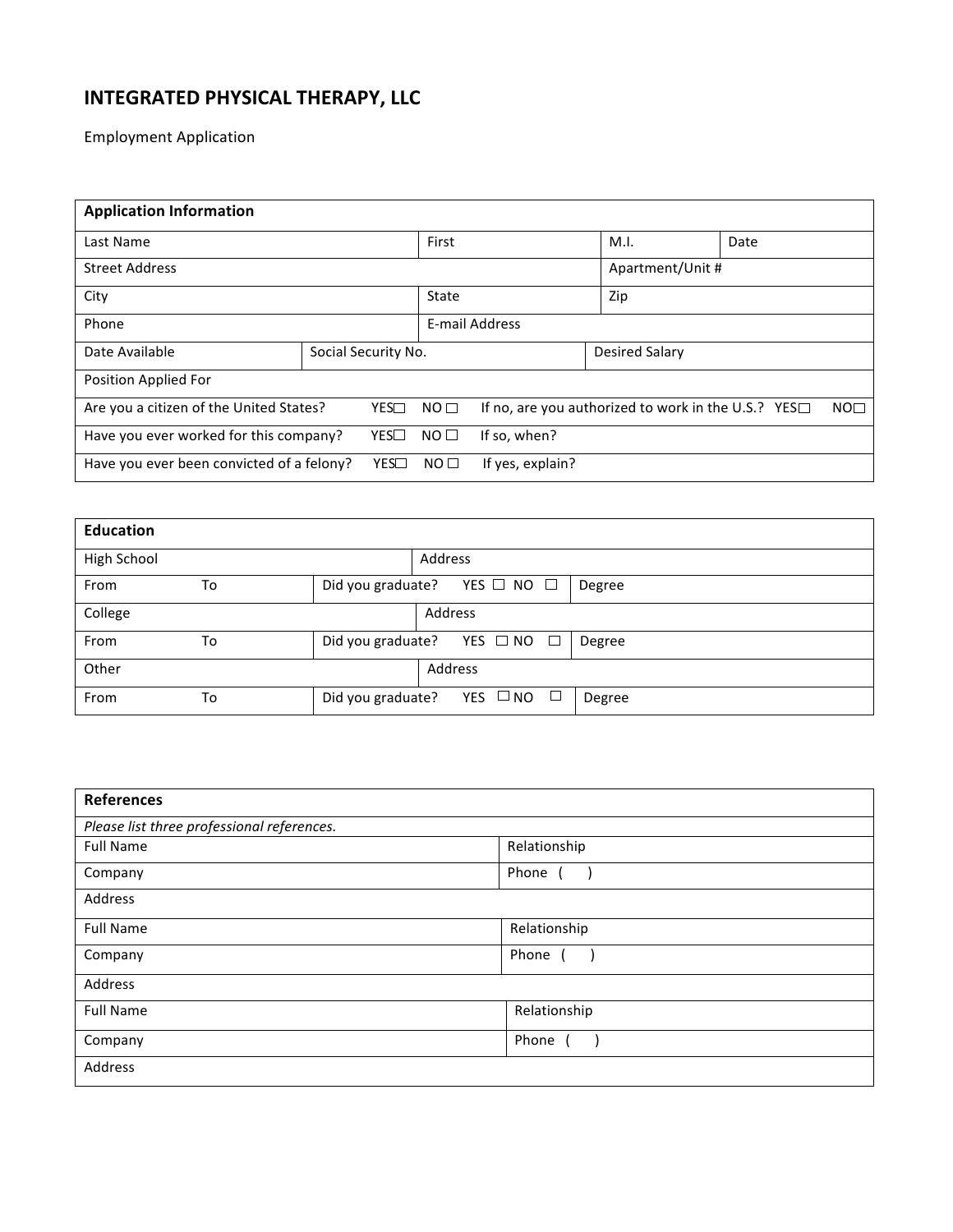| <b>Previous Employment</b>                                                      |                    |                    |                           |                  |  |
|---------------------------------------------------------------------------------|--------------------|--------------------|---------------------------|------------------|--|
| Company                                                                         |                    |                    | Phone (                   |                  |  |
| Address                                                                         |                    |                    | Supervisor                |                  |  |
| Job Title                                                                       |                    | Starting Salary \$ |                           | Ending Salary \$ |  |
| Responsibilities                                                                |                    |                    |                           |                  |  |
| To<br>From                                                                      | Reason for Leaving |                    |                           |                  |  |
| YES□ NO □<br>May we contact your previous supervisor for a reference?           |                    |                    |                           |                  |  |
| Company                                                                         |                    |                    | Phone (                   |                  |  |
| Address                                                                         |                    |                    | Supervisor                |                  |  |
| Job Title                                                                       | Starting Salary \$ |                    | Ending Salary \$          |                  |  |
| Responsibilities                                                                |                    |                    |                           |                  |  |
| Reason for Leaving                                                              |                    |                    |                           |                  |  |
| YES <sup>D</sup> NO<br>May we contact your previous supervisor for a reference? |                    |                    |                           |                  |  |
| Company                                                                         |                    |                    | Phone (<br>$\lambda$      |                  |  |
| Address                                                                         |                    |                    | Supervisor                |                  |  |
| Job Title                                                                       | Starting Salary \$ |                    | Ending Salary \$          |                  |  |
| Responsibilities                                                                |                    |                    |                           |                  |  |
| Reason for Leaving                                                              |                    |                    |                           |                  |  |
| May we contact your previous supervisor for a reference?                        |                    |                    | YES $\Box$<br>$NO$ $\Box$ |                  |  |

| <b>Military Service</b>          |                   |  |  |  |  |
|----------------------------------|-------------------|--|--|--|--|
| <b>Branch</b>                    | From<br>10        |  |  |  |  |
| Rank at Discharge                | Type of Discharge |  |  |  |  |
| If other than honorable, explain |                   |  |  |  |  |

## **Disclaimer and Signature**

All information provided by me in support of my application for employment is true and correct to the best of my knowledge. I understand that misrepresentations or omissions will constitute sufficient grounds for rejection or for subsequent dismissal if I am hired. I am genuinely seeking employment with Integrated Physical Therapy, LLC and have no other purpose in applying for a job.

I hereby authorize any current or former employer, person, school, firm, corporation or credit reporting agency, or government agency to answer any and all questions to release or provide any information within their knowledge or records, and I agree to hold any or all of them blameless and free of any liability for releasing any truthful information that is within their knowledge or records, and I also agree to hold Integrated Physical Therapy, LLC blameless and free of any liability for using any information received from such parties in making an employment decision regarding me.

In the event of employment, I understand that I will be required to abide by all rules and regulations of Integrated Physical Therapy, LLC (including the signing of any required agreements with dealing with inventions, confidential information or any other terms or conditions of employment) which are now in effect or may be established in the future. I further understand that in the event of employment, I will need to comply with the security procedures of Integrated Physical Therapy, LLC